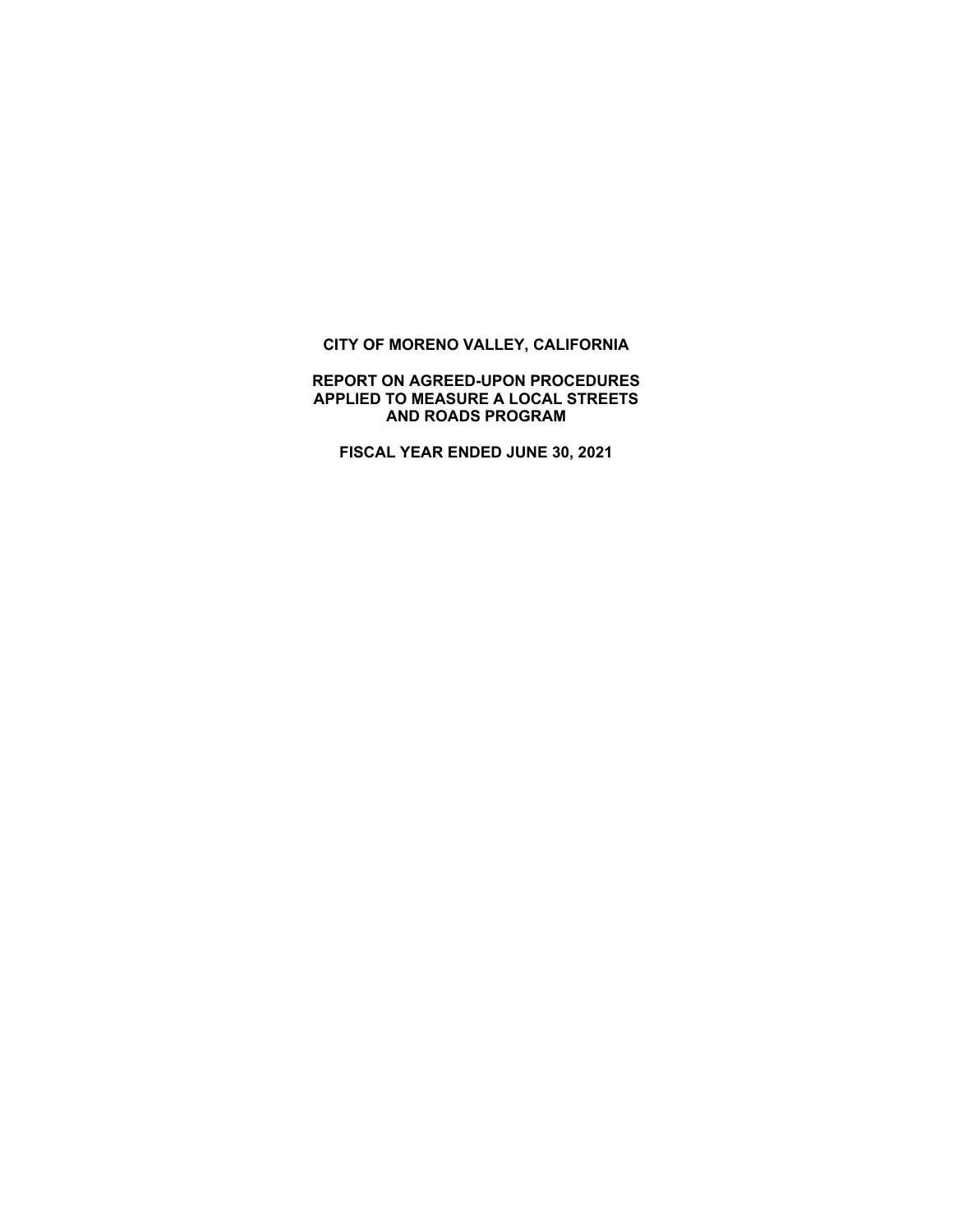

#### **INDEPENDENT ACCOUNTANT'S REPORT ON APPLYING AGREED-UPON PROCEDURES**

The Board of Commissioners Riverside County Transportation Commission Riverside, California

We have performed the procedures enumerated below to assist management of the Riverside County Transportation Commission (RCTC) in determining whether the City of Moreno Valley (the City) was in compliance with the Measure A Local Streets and Roads Program grant terms and conditions for the fiscal year ended June 30, 2021. The City's management is responsible for the accounting records.

RCTC has agreed to and acknowledged that the procedures performed are appropriate to meet the intended purpose in determining whether the City was in compliance with the Measure A Local Streets and Roads Program grant terms and conditions for the fiscal year ended June 30, 2021. This report may not be suitable for any other purpose. The procedures performed may not address all the items of interest to a user of this report and may not meet the needs of all users of this report and, as such, users are responsible for determining whether the procedures performed are appropriate for their purposes.

Our procedures and results are listed in Attachment A.

We were engaged by RCTC to perform this agreed-upon procedures engagement and conducted our engagement in accordance with attestation standards established by the American Institute of Certified Public Accountants. We were not engaged to, and did not, conduct an examination or review engagement, the objective of which would be the expression of an opinion or conclusion, respectively, on compliance with the Measure A Local Streets and Roads Program grant terms and conditions. Accordingly, we do not express such an opinion or conclusion. Had we performed additional procedures, other matters might have come to our attention that would have been reported to you.

We are required to be independent of the City and RCTC and to meet our other ethical responsibilities, in accordance with the relevant ethical requirements related to our agreed-upon procedures engagement.

This report is intended solely for the information and use of the management and the Board of Commissioners of the RCTC and is not intended to be, and should not be, used by anyone other than those specified parties.

> BROWN ARMSTRONG ACCOUNTANCY CORPORATION

Brown Armstrong<br>Accountancy Corporation

Bakersfield, California February 21, 2022

**BAKERSFIELD** 4200 Truxtun Avenue, Suite 300 Bakersfield, CA 93309 661-324-4971

FRESNO 10 River Park Place East, Suite 208 Fresno, CA 93720 559-476-3592

1

**STOCKTON** 2423 West March Lane, Suite 202 Stockton, CA 95219 209-451-4833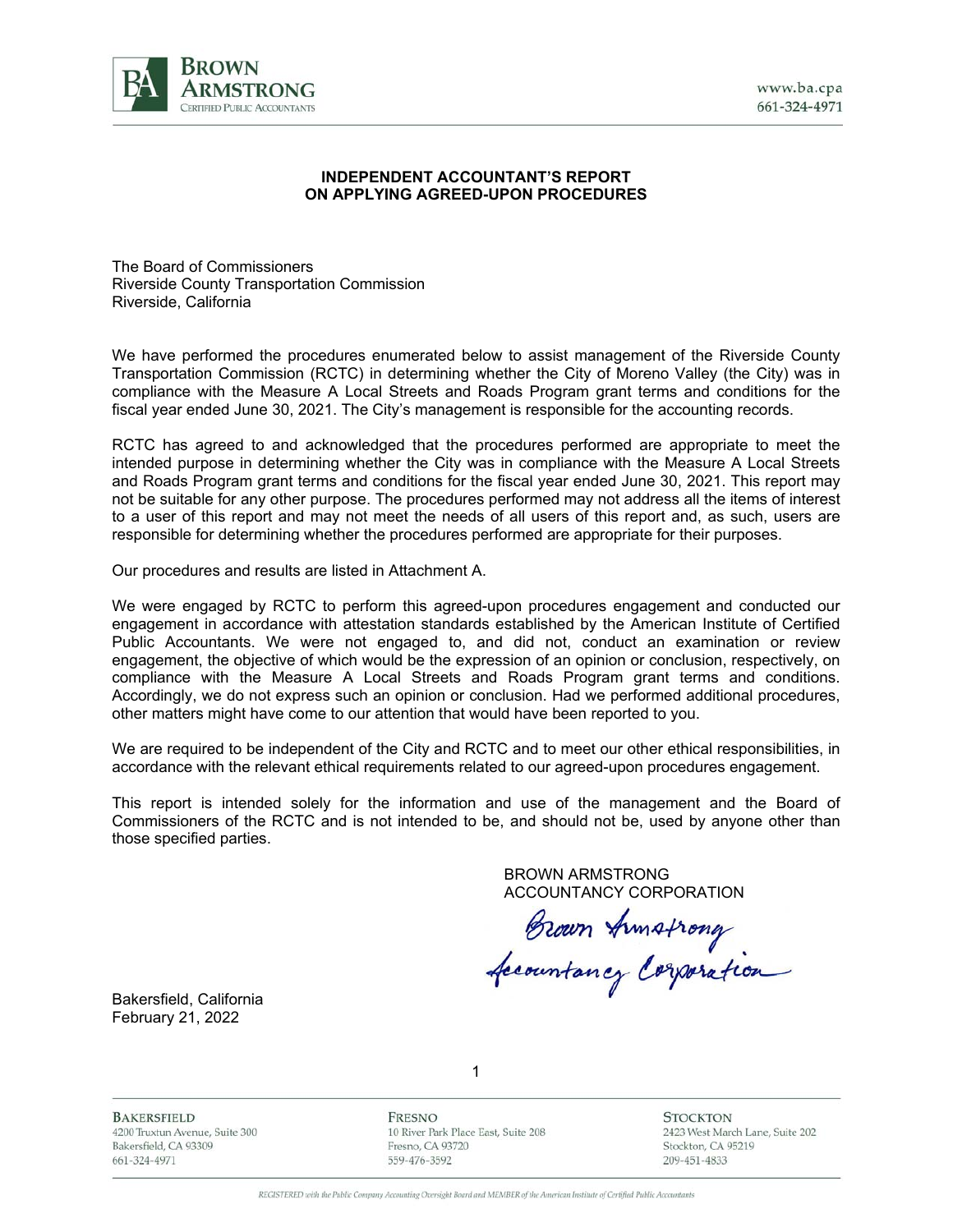#### **RIVERSIDE COUNTY TRANSPORTATION COMMISSION AGREED-UPON PROCEDURES AND RESULTS – CITY OF MORENO VALLEY FOR THE FISCAL YEAR ENDED JUNE 30, 2021 ATTACHMENT A**

1. Review the 2009 Measure A (Ordinance 02-001) compliance requirements. Western Riverside County jurisdictions are required to participate in the Transportation Uniform Mitigation Fee (TUMF) program and in the Multiple Species Habitat Conservation Plan (MSHCP), which are administered by the Western Riverside Council of Governments (WRCOG) and the Western Riverside County Regional Conservation Authority (RCA), respectively. Coachella Valley jurisdictions are required to participate in the TUMF program administered by the Coachella Valley Association of Governments (CVAG). Indicate participation in TUMF and/or MSHCP programs.

Results: We reviewed the 2009 Measure A Ordinance (Ordinance 02-001). We also confirmed that the City of Moreno Valley (City) participates in the TUMF program administered by WRCOG and the MSHCP administered by RCA.

2. Obtain from the Riverside County Transportation Commission (RCTC) the approved 5-Year Capital Improvement Plan (CIP) for the fiscal year ended June 30, 2021.

Results: We obtained the City's 5-Year CIP and Amendment No. 1 for the fiscal year ended June 30, 2021, approved by RCTC.

- 3. Obtain from the jurisdiction a detail general ledger and balance sheet for the fiscal year ended June 30, 2021.
	- a. Identify the amount of Measure A cash and investments recorded at the end of the fiscal year. Compare amount to Measure A fund balance and provide an explanation for any differences greater than 25% of fund balance.

Results: We obtained the City's detailed trial balance for the fiscal year ended June 30, 2021. The Measure A cash and investments were \$4,634,736 at June 30, 2021. The difference between Measure A cash and investments of \$4,634,736 and fund balance of \$6,119,862 was \$1,485,126, or 24% of the fund balance; thus, no explanation from City management is required.

b. Identify amounts due from other funds.

Results: Per review of the City's detailed trial balance, we noted due from other funds for \$1,532,057 as of June 30, 2021.

c. Identify the components of ending fund balance for the Measure A activity (e.g., nonspendable, restricted, assigned, committed, unassigned).

Results: The ending fund balance for the City's Measure A activity was restricted in the amount of \$6,119,862 at June 30, 2021.

i. Identify the existence of any restatement of Measure A fund balance; inquire of management as to the reason for any restatement and provide a summary of the restatement items.

Results: Per review of the City's trial balance for the fiscal year ended June 30, 2021, we noted that there were no restatements of the Measure A fund balance as of July 1, 2020.

ii. Compare ending fund balance to total revenues for the current year and prior two years. If the ending fund balance is greater than the sum of total revenues for the three-year period, inquire of management as to the reason(s) for the accumulation of fund balance (e.g., status of specific projects included in the 5-Year CIP).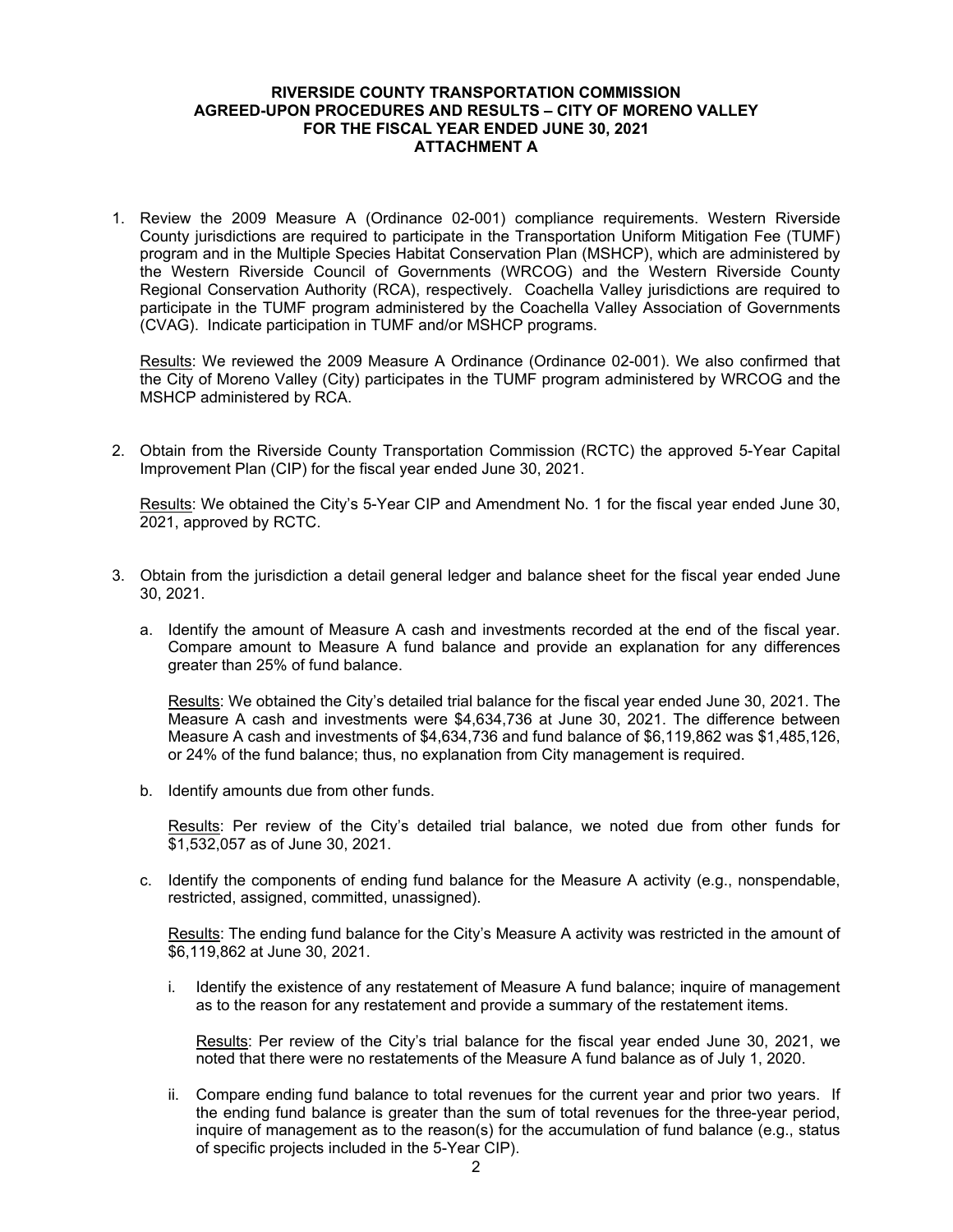Results: No exceptions were noted as a result of applying this procedure. The City's ending fund balance did not exceed the cumulative total revenues for the 3-year period as illustrated below.

| Revenue for the fiscal year ended June 30, 2021      | 5,419,455  |
|------------------------------------------------------|------------|
| Revenue for the fiscal year ended June 30, 2020      | 4,416,476  |
| Revenue for the fiscal year ended June 30, 2019      | 4,803,511  |
| Total revenue for the 3-year period                  | 14,639,442 |
| Fund balance for the fiscal year ended June 30, 2021 | 6,119,862  |

- 4. Obtain an operating statement for the Measure A activity for the fiscal year, including budget amounts; include the operating statement as an exhibit to the report.
	- a. Review the revenues in the operating statement.
		- i. Inquire of management as to what fund is used to record Measure A revenues received from RCTC and identify what the total revenues were for the fiscal year ended June 30, 2021.

Results: We obtained the City's detailed trial balance for the fiscal year ended June 30, 2021. We inquired of City management and noted that the City accounts for Measure A revenues in its Measure A Special Revenue Fund (Fund #2001). The City recorded total revenues in the amount of \$5,419,455 for the fiscal year ended June 30, 2021 (refer to Exhibit A).

ii. Obtain from RCTC a listing of Measure A payments to the jurisdiction. Compare the Measure A sales tax revenues recorded by the jurisdiction to the listing of payments made by RCTC.

Results: We obtained the Measure A Local Streets and Roads Annual Disbursement report from RCTC and agreed the total disbursement amount of \$5,310,787 to the recorded Measure A sales tax revenues in the City's detailed trial balance without exception.

- iii. Obtain from the jurisdiction an interest allocation schedule for the fiscal year ended June 30, 2021.
	- 1. Identify the allocation amount of interest income to Measure A activity and what the amount of interest income was for the fiscal year. If no interest was allocated, inquire of management as to reason for not allocating interest income.

Results: We obtained the City's Worksheet for Interest Apportionment for the fiscal year ended June 30, 2021, and noted that interest income of \$41,954 was allocated to the Measure A Special Revenue Fund for the fiscal year ended June 30, 2021.

- b. Review the expenditures in the operating statement.
	- i. Inquire of management as to what fund is used to record Measure A expenditures and what the total expenditures were for the fiscal year ended June 30, 2021.

Results: We inquired of management and noted that the City accounts for Measure A expenditures in its Measure A Special Revenue Fund (Fund #2001). The City recorded total Measure A expenditures in the amount of \$3,617,284 for the fiscal year ended June 30, 2021 (refer to Exhibit A).

ii. Select expenditures for testing that comprise at least 20% of total Measure A expenditures.

Results: We haphazardly selected two transactions for \$1,057,350, which represented 29% of the total Measure A expenditure balance for the fiscal year ended June 30, 2021.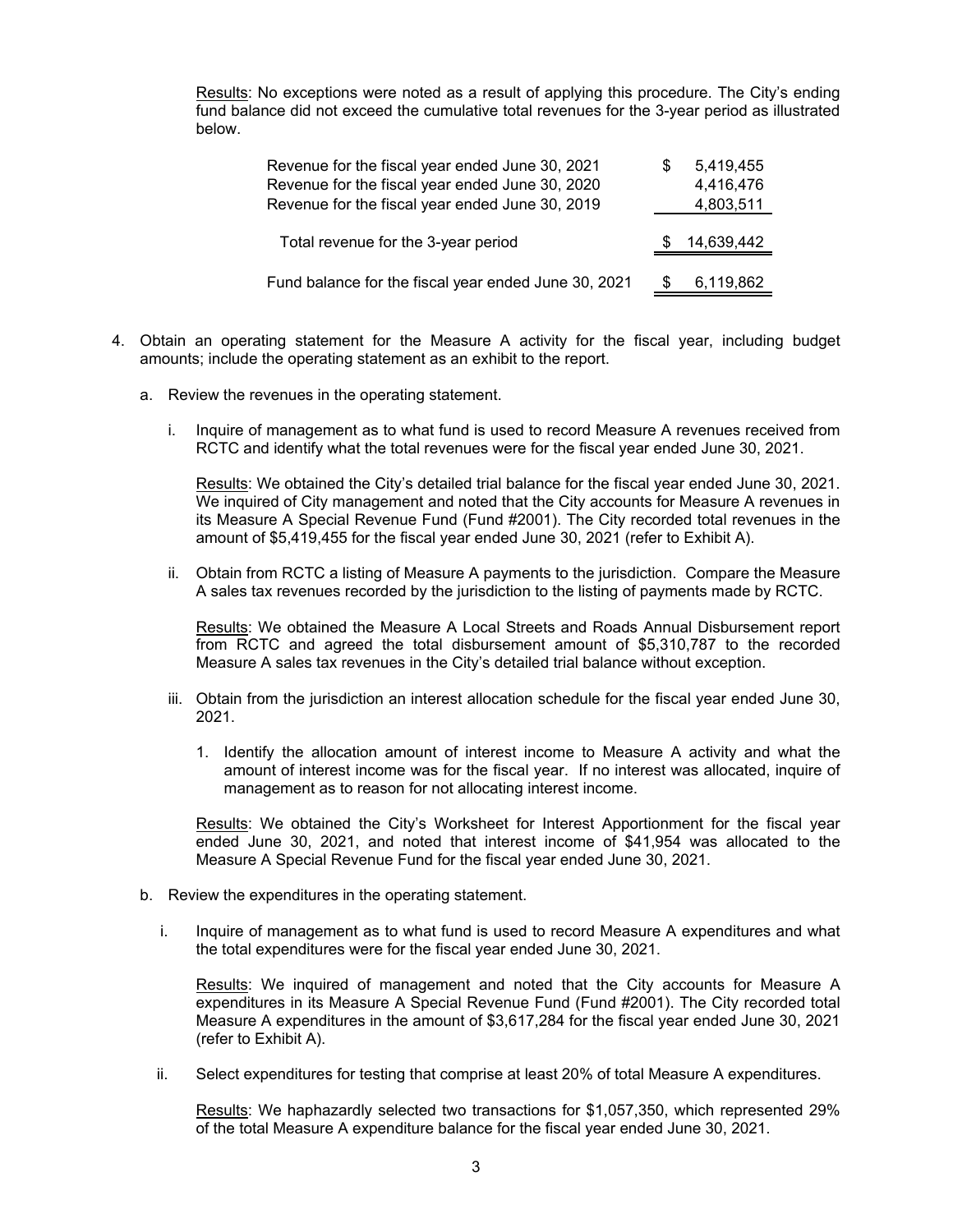1. For the expenditures selected for testing, compare the dollar amount recorded in the general ledger to the supporting documentation.

Results: We compared the dollar amounts listed in the City's trial balance (general ledger) to the invoice package without exception.

2. For the expenditures selected for testing, review the 5-Year CIP and note if the project is included in the 5-Year CIP and is an allowable cost.

Results: The description in the general ledger and invoice package was consistent with approved project expenditures in the 5-Year CIP and appears to be allowable.

iii. Inquire of management as to the nature of any transfers in or out recorded in the Measure A fund. For any transfers out, determine if the nature of the transfer out was included in the 5- Year CIP.

Results: Per inquiries with management and review of the detailed trial balance, the City recorded the following transfers out from the Measure A Special Revenue Fund:

- \$1,057,143 to the Development Impact Fees (DIF) Arterial Street Fund for debt service expenditures for the 2013-2014 Refunding Lease Revenue Bonds;
- \$250 to the Total Road Improvement Program (TRIP) debt service fund for the certificates of participation debt service expenditures; and
- \$426,000 to the TRIP debt service fund for the certificates of participation debt service expenditures.

The nature of these transfers out was included in the 5-Year CIP.

iv. Inquire of management as to the amount of general or non-project-related indirect costs, if any, included in expenditures. If indirect costs exceed 8% of Measure A revenue, inquire of management as to the basis for indirect costs charged to Measure A. If indirect costs are identified, determine if such costs are included in the 5-Year CIP.

Results: Per inquiries with management and review of the City's detailed trial balance, we noted that the City allocated administrative service charges, including leave buyouts, of \$243,399 to the Measure A Special Revenue Fund, which was 5% of the fiscal year ended June 30, 2021, Measure A revenues of \$5,310,787. Cost Allocation Plan (Overhead) costs were included in the expenditure line items of Capital Projects, Transportation, Maintenance and Operations, and Non-Departmental (Leave Buyouts). Cost Allocation Plan (Overhead) costs were included in the City's 5-Year CIP.

- v. Inquire of management as to the amount of debt service expenditures recorded in the Measure A fund and determine if such costs are included in the 5-Year CIP.
	- 1. Compare debt service expenditures to prior year amount. If debt service expenditures have increased or decreased at least 25%, inquire of management as to the reason for the change in debt service expenditures.

Results: Per review of the City's detailed trial balance and prior fiscal year financial statements, the City had debt service expenditures of \$1,483,393 for the fiscal year ended June 30, 2021, and \$1,549,322 for the fiscal year ended June 30, 2020, a decrease of \$65,929, or 4%; thus, no explanation from City management was required.

- 5. Obtain from RCTC a listing of jurisdictions who participate in the Western Riverside County or Coachella Valley TUMF programs.
	- a. If the jurisdiction is a participant in the TUMF program, select at least one disbursement for validation as to the amount remitted to WRCOG or CVAG, as applicable.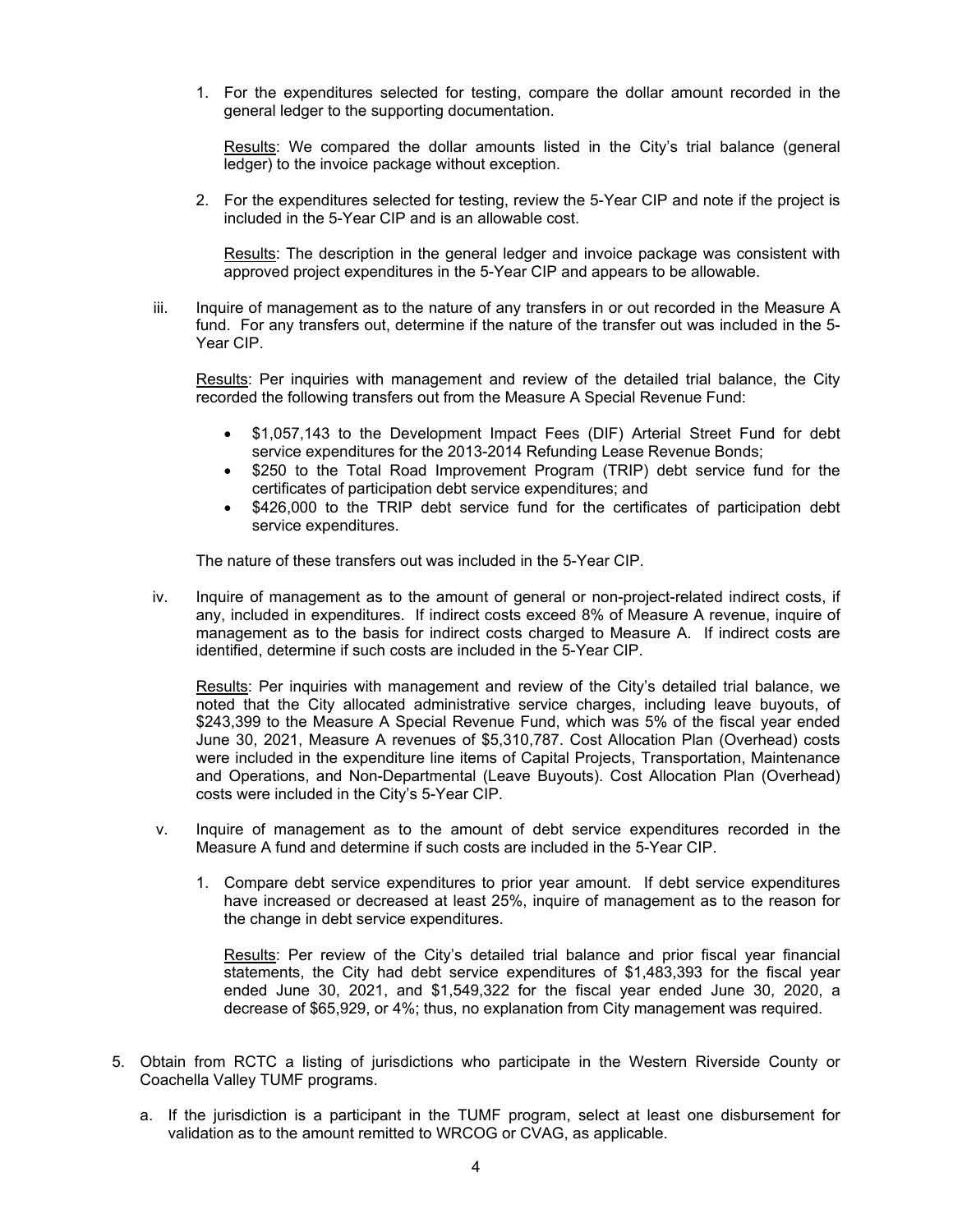Results: The City passed an ordinance in the fiscal year ended June 30, 2019, for WRCOG to calculate and collect TUMF fees on the City's behalf. Therefore, this procedure was not applicable.

b. Indicate the total amount of TUMF fees collected and remitted during the fiscal year.

Results: The City passed an ordinance in the fiscal year ended June 30, 2019, for WRCOG to calculate and collect TUMF fees on the City's behalf. Therefore, this procedure was not applicable. Per review of the City's detailed trial balance for the TUMF program, the total amount of fees collected and remitted was \$0 during the fiscal year ended June 30, 2021.

- 6. Obtain from RCTC a listing of jurisdictions who participate in the Western Riverside County MSHCP program.
	- a. If the jurisdiction is a participant in the MSHCP program, select at least one disbursement for validation as to the amount remitted to RCA, as applicable.

Results: We obtained the City's trial balance for the MSHCP program and haphazardly selected one disbursement paid to RCA in the amount of \$124,362. We agreed the amount to the invoice to validate that the amount was remitted to RCA without exception.

b. Inquire of management as to the existence of any fees collected in prior years and not remitted to RCA as of the end of the fiscal year.

Results: Per inquiries of City management and review of the City's detailed trial balance for the MSHCP program, there were no amounts collected in prior years and not remitted to RCA as of June 30, 2021.

c. Indicate the total amount of MSHCP fees collected and remitted during the fiscal year.

Results: Per review of the City's trial balance for the MSHCP program, the total amount of fees collected was \$1,278,628 and the amount of fees remitted was \$1,107,627 for the fiscal year ended June 30, 2021. The variance between collected and remitted was due to a timing difference of fees of \$171,001 collected in June 2021 and remitted in July 2021.

- 7. Obtain from RCTC the Maintenance of Effort (MOE) base year requirement, including supporting detail of the calculations for the City, and the carryover amount allowed as of the beginning of the fiscal year.
	- a. Obtain from the City a calculation of its current year MOE amount in the format similar to its base year calculation. Attach a copy of the calculation worksheet provided by the City as an exhibit to the report.

Results: We obtained the MOE base year requirement and allowable carryover as of June 30, 2020, from RCTC (included in the 2021 Audit Notification Letter). We obtained the City's calculation of its current year MOE amount and attached the calculation worksheet as Exhibit B.

b. Compare the current year MOE amounts from the General Fund to the general ledger.

Results: No exceptions were noted as a result of applying this procedure.

c. Review the General Fund general ledger to determine if there were any transfers in to fund any MOE amounts.

Results: Per review of the General Fund general ledger, no transfers in to fund any MOE amounts were identified for fiscal year ended June 30, 2021.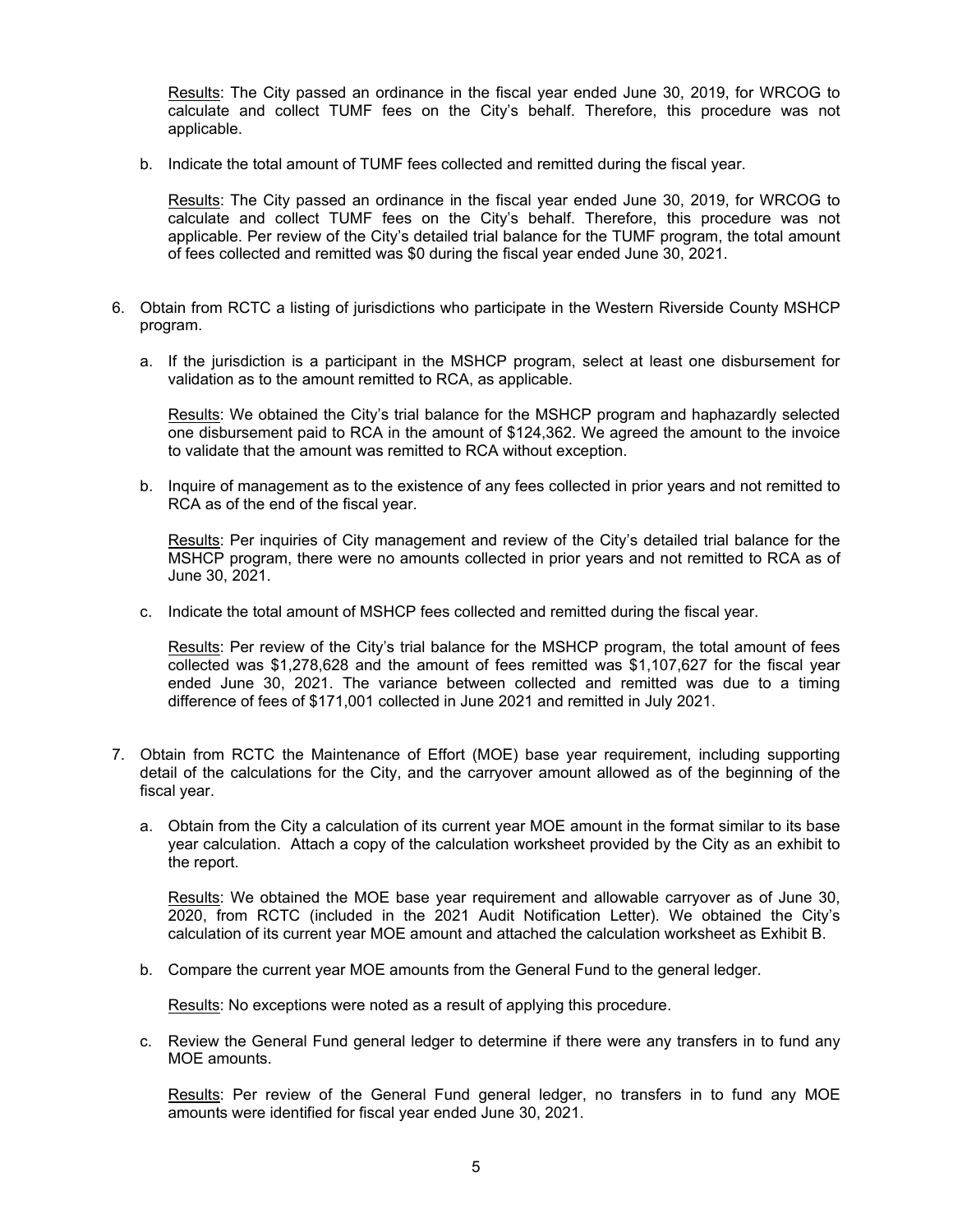d. Compare the amount of current year MOE expenditures to the MOE base requirement and add any excess to, or subtract any deficiency from, the carryover amount.

Results: We noted that current year MOE expenditures of \$1,787,171 were greater than the MOE base requirement of \$1,459,153 resulting in an excess MOE of \$328,018 for the fiscal year ended June 30, 2021.

e. If the amount of discretionary funds spent is less than the MOE base requirement (MOE deficiency), determine the amount of any prior year MOE carryover using the information obtained from RCTC and reduce the MOE deficiency by any available MOE carryover to determine an adjusted current year expenditure amount.

Results: Per review of the City's fiscal year 2021 Construction and Maintenance Expenditure summary worksheet, the City's discretionary funds spent in the fiscal year ended June 30, 2021, exceeded the MOE base year requirement. The total MOE excess balance at June 30, 2021, was \$8,847,129. No exceptions were noted as a result of applying this procedure. The City's MOE carryover at June 30, 2021, is calculated as follows:

| MOE excess at July 1, 2020                                       | 8,519,111                |
|------------------------------------------------------------------|--------------------------|
| Current year MOE expenditures<br>Less: MOE base year requirement | 1,787,171<br>(1,459,153) |
| MOE excess for the fiscal year ended June 30, 2021               | 328,018                  |
| MOE excess at June 30, 2021                                      | 8,847,129                |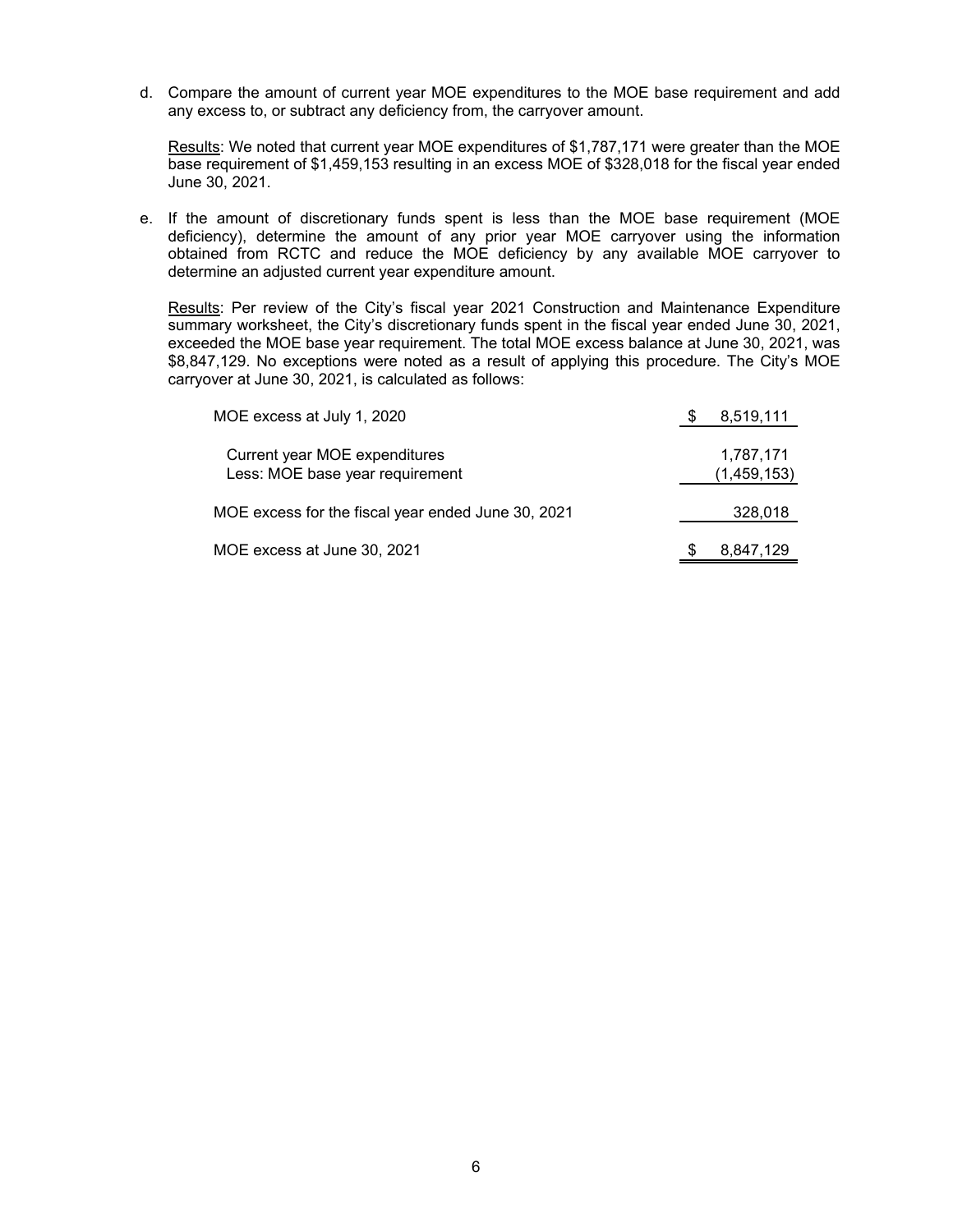## **CITY OF MORENO VALLEY, CALIFORNIA MEASURE A OPERATING STATEMENT FOR THE FISCAL YEAR ENDED JUNE 30, 2021 (UNAUDITED) EXHIBIT A**

|                                  | <b>Final Budget</b> | Actual          | Variance with<br><b>Final Budget</b> |
|----------------------------------|---------------------|-----------------|--------------------------------------|
| Revenues:                        |                     |                 |                                      |
| Measure A                        | \$<br>3,501,000     | \$<br>5,310,787 | \$<br>1,809,787                      |
| Investment Interest Income       | 80,000              | 41,954          | (38, 046)                            |
| Miscellaneous Income             | 10,000              | 811             | (9, 189)                             |
| Reimbursement                    |                     | 65,903          | 65,903                               |
| <b>Total Revenues</b>            | 3,591,000           | 5,419,455       | 1,828,455                            |
| Expenditures:                    |                     |                 |                                      |
| Capital Projects                 | 630,753             | 270,103         | 360,650                              |
| Transportation                   | 1,655,185           | 1,294,525       | 360,660                              |
| Maintenance and Operations       | 667,148             | 555,156         | 111,992                              |
| Non-Departmental (Transfers Out) | 1,483,393           | 1,483,393       |                                      |
| Non-Departmental (Leave Buyouts) |                     | 14,107          | (14,107)                             |
| <b>Total Expenditures</b>        | 4,436,479           | 3,617,284       | 819,195                              |
| Excess (Deficiency) of Revenues  |                     |                 |                                      |
| Over (Under) Expenditures        | \$<br>(845,479)     | \$<br>1,802,171 | \$<br>2,647,650                      |